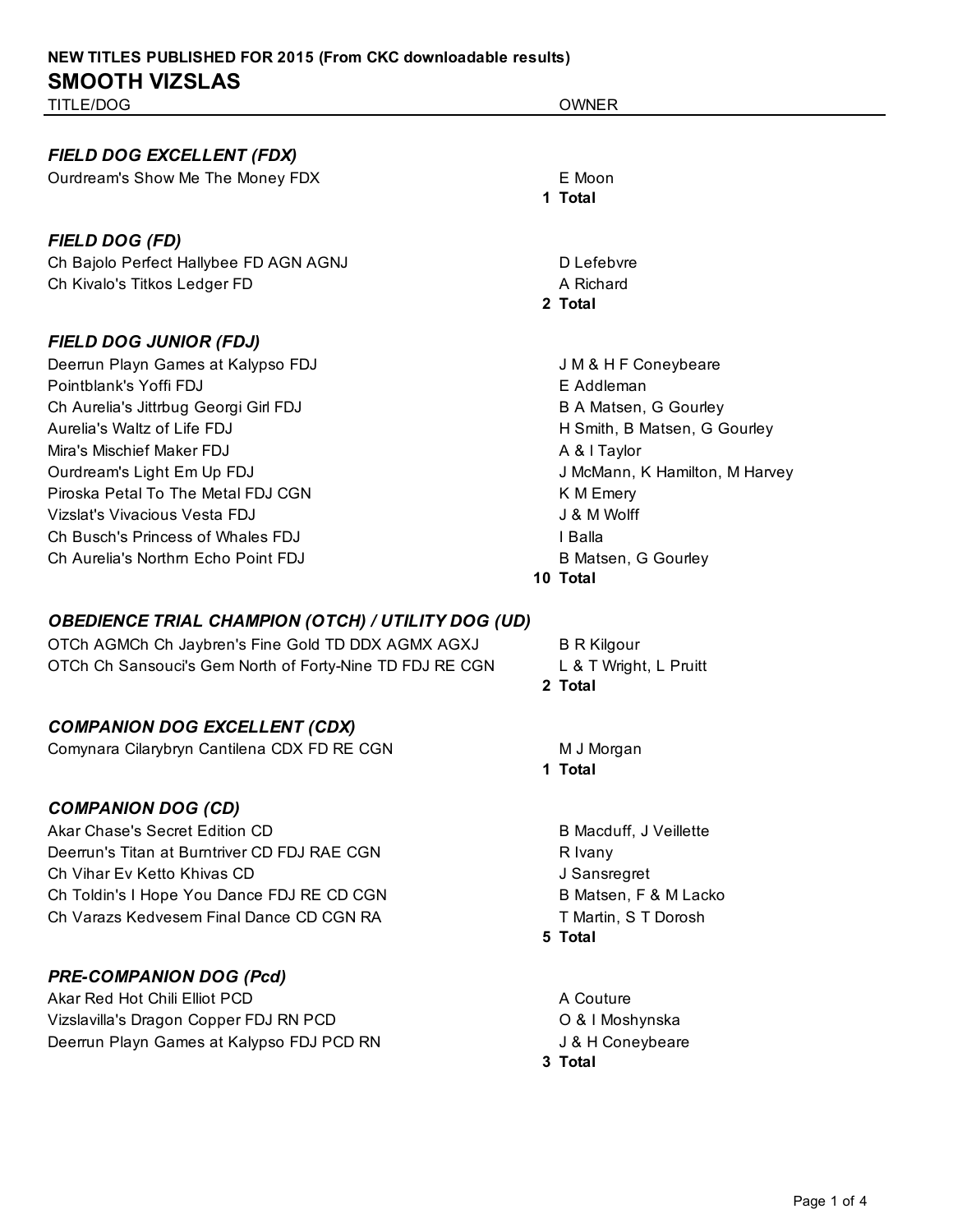#### TITLE/DOG OWNER

#### *SHOW: GRAND CHAMPION (GCh)*

GCh Lienroc Riversong Echo FDJ GA T Corneil GCh Ferngold Right on Target FDJ **EXALL SERVICE SERVICES** EXPIRES GCh Bajolo's Avalon Herceg Rhys CSellers CSellers

GCh Aurelia's Jittrbug Georgi Girl FDJ CGN RA B Matsen, G Gourley GCh Aurelia's Some Like It Hot CGN RN CONDUCTION C Moody, B Matsen, G Gourley GCh Toldin's Roamin Goddess CGN K Emery, R Mcleod, F & M Lacko GCh Witzke's Midsummer Night's Dream of Truffles **Disk Container Strutter** Disk Witzke

GCh Akar Dexter Slice of Life **R** Purcell, J Veillette GCh Akar Sir Newman at Egerton Ns FDJ M C Bingley GCh Szizlin Brandy You're Always on my Mind **Example 2018** E Lessard, G Brodeur GCh Baroque Eastwind's Cool Runnings **K** Emery, G Dutson GCh Deerrun's Photo Finish L M Watson GCh Kivalo's Titkos Ledger FD **A Richard** A Richard GCh Busch's Princess of Wales FDJ **I Balla** 

## *SHOW CHAMPION (CH)*

Ch Deerrun Sasco's Encore **K** E Stookey Ch Blackbullet's Mighty Quinn **A Successity** A Suclin Ch Aurelia's Jittrbug Georgi Girl FDJ B Matsen, G Gourley Ch Orokke Azha Goes Supernova School States and School States States States States States States States States Ch Toldin's You Are The One E Lessard, F & M Lacko Ch Taylor Made's Just a Rumour L Wiznowycz, P Soos Ch Akar Special G'I' Joe **A Bolvin, Letter A Bolvin, L Larouche, J** Veillette Ch Witzke's Midsummer Night's Dream of Truffles **Direct Access Containst Container** D Witzke Ch Witzke's Crumpet Is All's Well That Ends Well D Witzke Ch Aurelia's Northrn Echo Point **B Matsen, G Gourley** B Matsen, G Gourley Ch Adrian's Mystic Dream S & P Faulds Ch Bajolo's Sweet Charlotte FDJ Defebvre Ch Akar Nicki's Secret Angel T Bernier, C Pelletier, J Veillette Ch Akar Sally Girl Solid States and States and States and States States States States States States and States Ch Szizlin Brandy You're Always on My Mind **Example 20** E Lessard, G Brodeur Ch Braemarsrose Shining Star Zara J Labrie, P Fillion Ch Toldin's Summer's Lyric FDJ RA B Matsen, F & M Lacko Ch Baroque Eastwind's Cool Runnings Controlled Controlled Controlled Controlled Controlled Controlled Controlled Controlled Controlled Controlled Controlled Controlled Controlled Controlled Controlled Controlled Controlled Ch Sentryfier N Boulder's Gusto **A & J Neff, L A Vickerman** Ch Akar Baud Leon Z L'Italien, B Gendron, J Veillette Ch Akar Oups Last Secret's Kara J Veillette Ch Calabri Dream Chaser Chaser Chaser Chaser Chaser D & S Rowe, T Tanzi Ch Regal Point Konane Management Charles and Management Management Management Management Management Management M Ch Sentryfier Boulder's Gingerbee L A Vickerman, J & E Hetkowski Ch Heelmark's Taj Royale R Sinclair-Stevens, R Gorczyca, G Burdon Ch Calabri Sweet Running Maple **B C Gagdemski, T Tanzi** Ch Heelmark's Raffle Ticket to Ride **Research Article R** Sinclair-Stephens, R Gorczyca, G Burdon Ch Akar's Atlantic Red Fern M C Bingley Ch Varazs Kedvesen Final Frontier **J** & D Sparling, S Dorosh Ch Dezertfyre Jaybren's Shining Star at Shayla **Juliet Channel Star at Shawan**, J Swan Ch Mira's Mischief Makeer FDJ A Taylor Ch Sondela My Witzke's Cherry D K Witzke Cherry D K Witzke

GCh Toldin's Rip Red Magic FDJ RN CGN B Matsen, G Gourley, F & M Lacko GCh Heelmark's Roop Tera Mastana R Gorczyca, D Zika, R Sinclair-Stevens, G Burdon **16 Total**

**32 Total**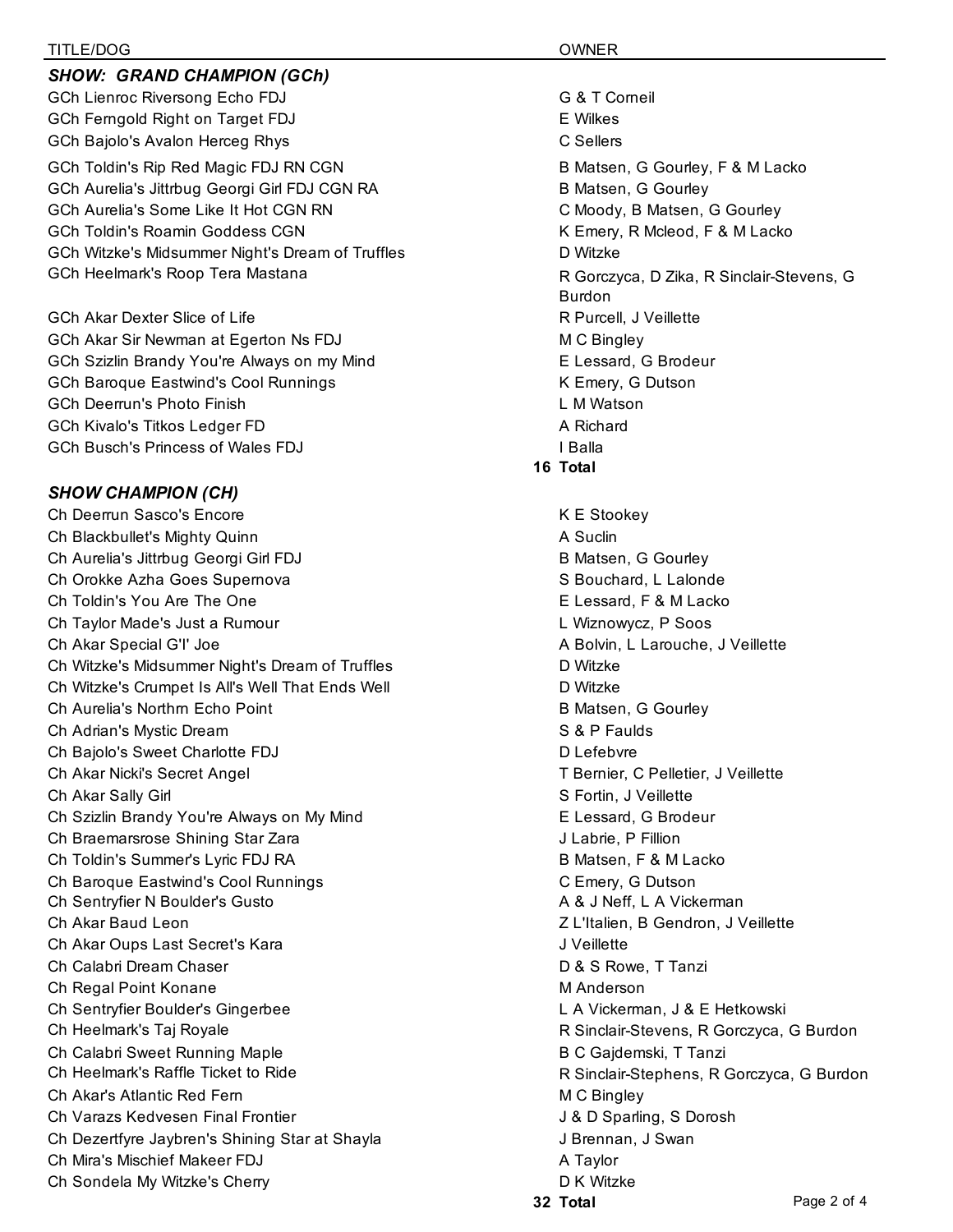| .                                                                                               | $\sim$                      |
|-------------------------------------------------------------------------------------------------|-----------------------------|
| <b>URBAN TRACKING: UTD</b>                                                                      |                             |
| <b>CGN</b>                                                                                      | L & T Wright, L Pruitt      |
|                                                                                                 | 1 Total                     |
| <b>TRACKING: TD</b>                                                                             |                             |
| Sunfire's Dogwood TD RN                                                                         | L Daniels                   |
|                                                                                                 | 1 Total                     |
|                                                                                                 |                             |
| <b>AGILITY MASTER CHAMPION (AGMCh)</b><br>Ch AGMCh Jaybren's Northern Gold DDX AGMX AGXJ CGN Np | <b>B</b> Kilgour            |
|                                                                                                 | 1 Total                     |
|                                                                                                 |                             |
| <b>AGILITY MASTER EXCELLENT JUMPER 2 (AGMXJ3)</b>                                               |                             |
| Ch AGMCh Jaybren's Northern Gold DDX AGMX AGXJ CGN Np                                           | <b>B</b> Kilgour<br>1 Total |
| <b>AGILITY MASTER EXCELLENT (AGMX)</b>                                                          |                             |
| Ch AGMCh Jaybren's Northern Gold DDX AGMX AGXJ CGN Np                                           | <b>B</b> Kilgour            |
|                                                                                                 | 1 Total                     |
| <b>AGILITY EXCELLENT JUMPER (AGXJ)</b>                                                          |                             |
| GCh Dynata's Bound To Raise The Bar FDA AGXJ Ip                                                 | R & P Delaney               |
|                                                                                                 | 1 Total                     |
| <b>AGILITY INTERMEDIATE (AGI)</b>                                                               |                             |
| Solana's Point Taken AGN AGNJ NP                                                                | L Duffy                     |
|                                                                                                 | 1 Total                     |
| <b>AGILITY INTERMEDIATE VETERANS (AGIV)</b>                                                     |                             |
| Ch OTCh Bajolo Mam'hazelle Personality FDX TDX AGIV CGN                                         | D Lefebvre                  |
|                                                                                                 | 1 Total                     |
| <b>AGILITY INTERMEDIATE SELECTED (AGIS)</b>                                                     |                             |
| Ch Bajolo Perfect Hallybee FD AGN AGNJ AGIS                                                     | D Lefebvre                  |
|                                                                                                 | 1 Total                     |
| <b>AGILITY INTERMEDIATE JUMPERS SELECTED (AGIJS)</b>                                            |                             |
| Ch Bajolo Perfect Hallybee FD AGN AGNJ AGIS AGIJS                                               | D Lefebvre                  |
|                                                                                                 | 1 Total                     |
| <b>AGILITY INTERMEDIATE JUMPERS VETERANS (AGIJV)</b>                                            |                             |
| Ch OTCh Bajolo Mam'hazelle Personality FDX TDX AGIV AGIJV CGN                                   | D Lefebvre                  |
|                                                                                                 | 1 Total                     |
| <b>AGILITY - NOVICE (AGN)</b>                                                                   |                             |
| Solana's Point Taken AGN AGNJ NP                                                                |                             |
|                                                                                                 | 1 Total                     |
| <b>AGILITY NOVICE JUMPER (AGNJ)</b>                                                             |                             |
| Solana's Point Taken AGN AGNJ NP                                                                |                             |

**1 Total**